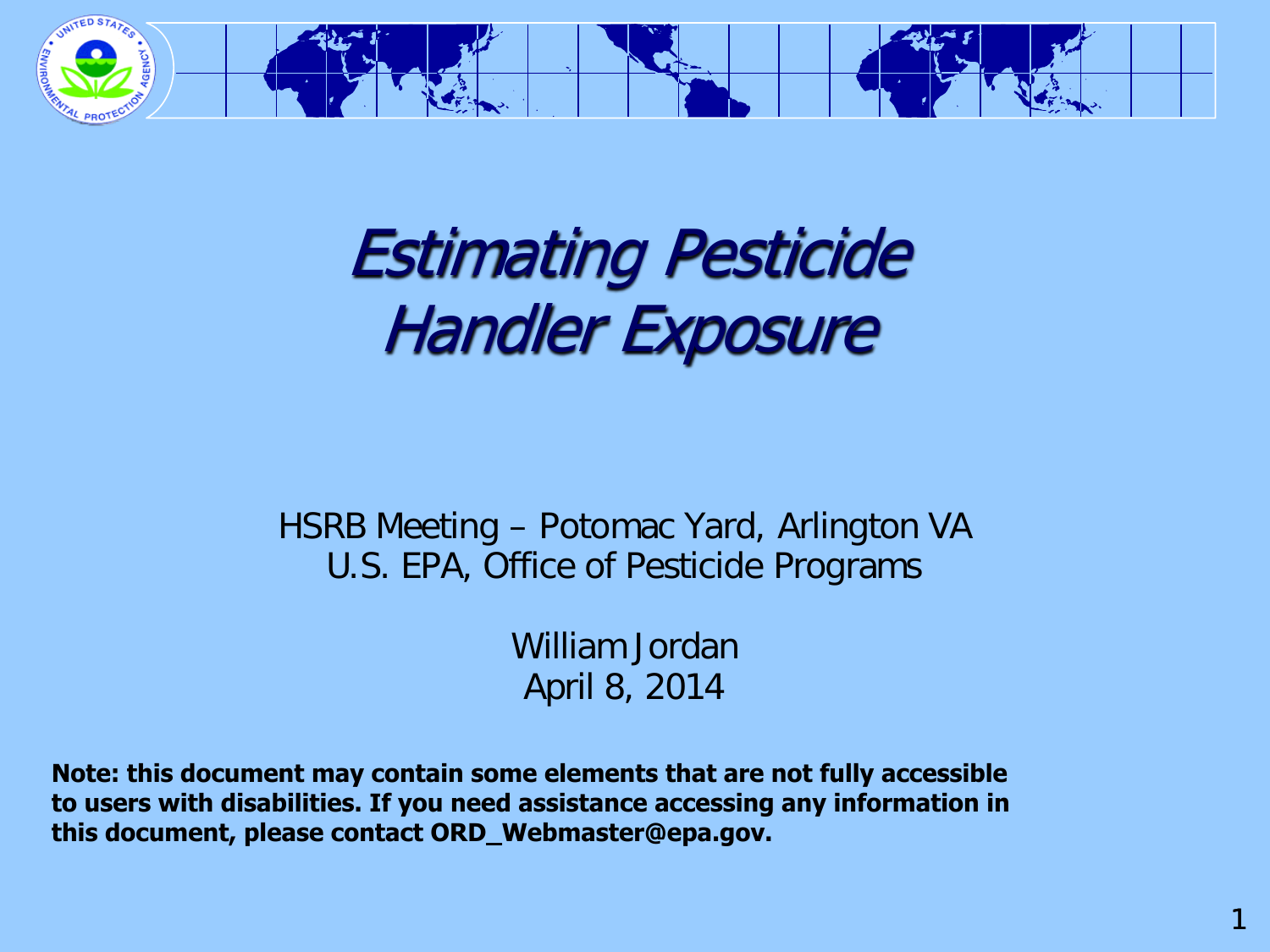

### Statutory Framework

- EPA regulates pesticides under FIFRA
- FIFRA requires registration of all pesticides sold in the US
- Each product has a defined composition, labeling, and packaging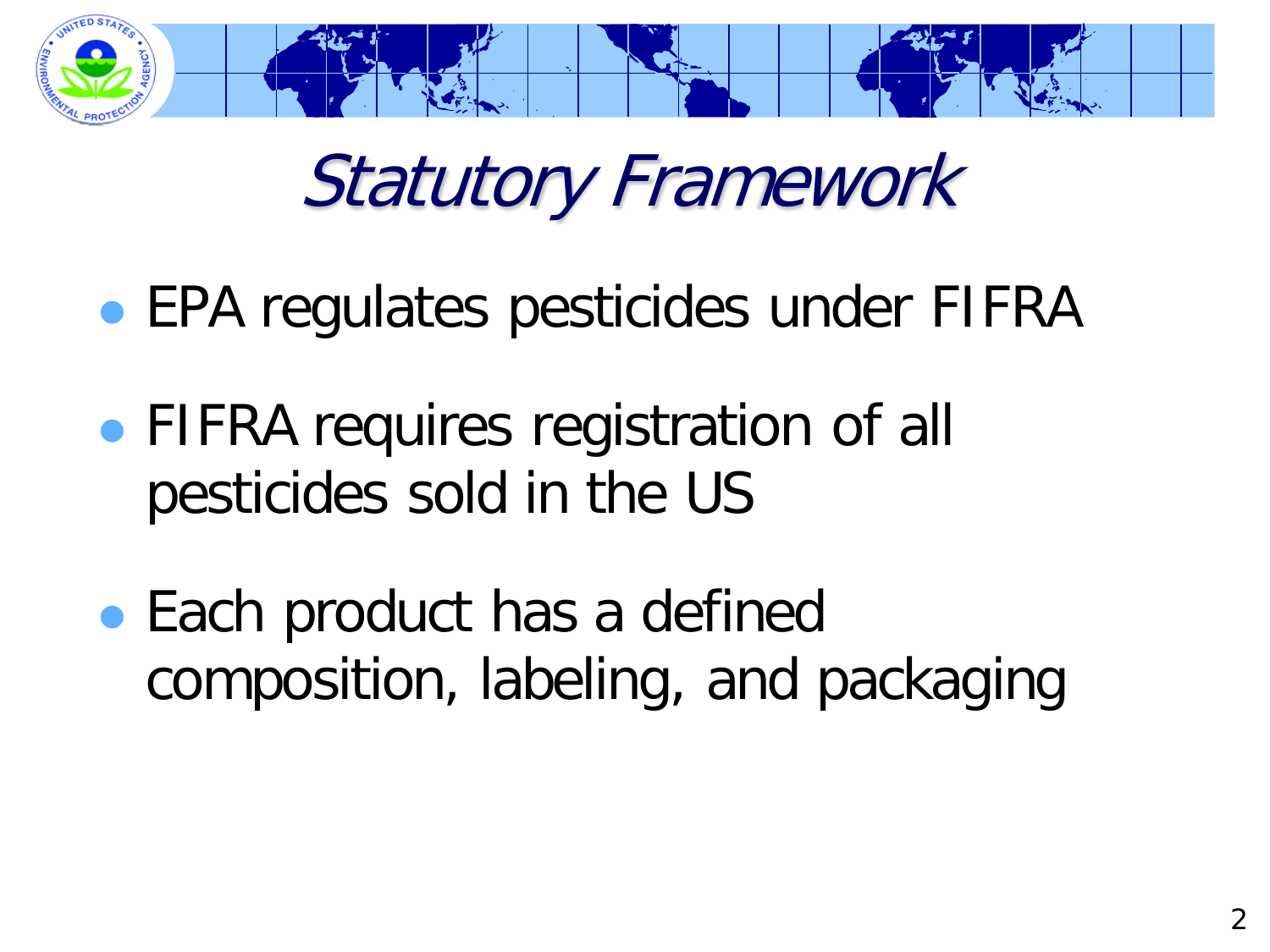

#### Pesticide Product – Registration Terms

- Composition defined by a Confidential Statement of Formula (percentage of active and inert ingredients; type of formulation, e.g., liquid, granules, wetable powder, etc.)
- Labeling use directions (site, target pests, method of mixing, loading, application; application rate, timing, and frequency; personal protective equipment; warnings; limitations (e.g., REI, PHI, plant back), etc.
- Packaging container size, composition, other characteristics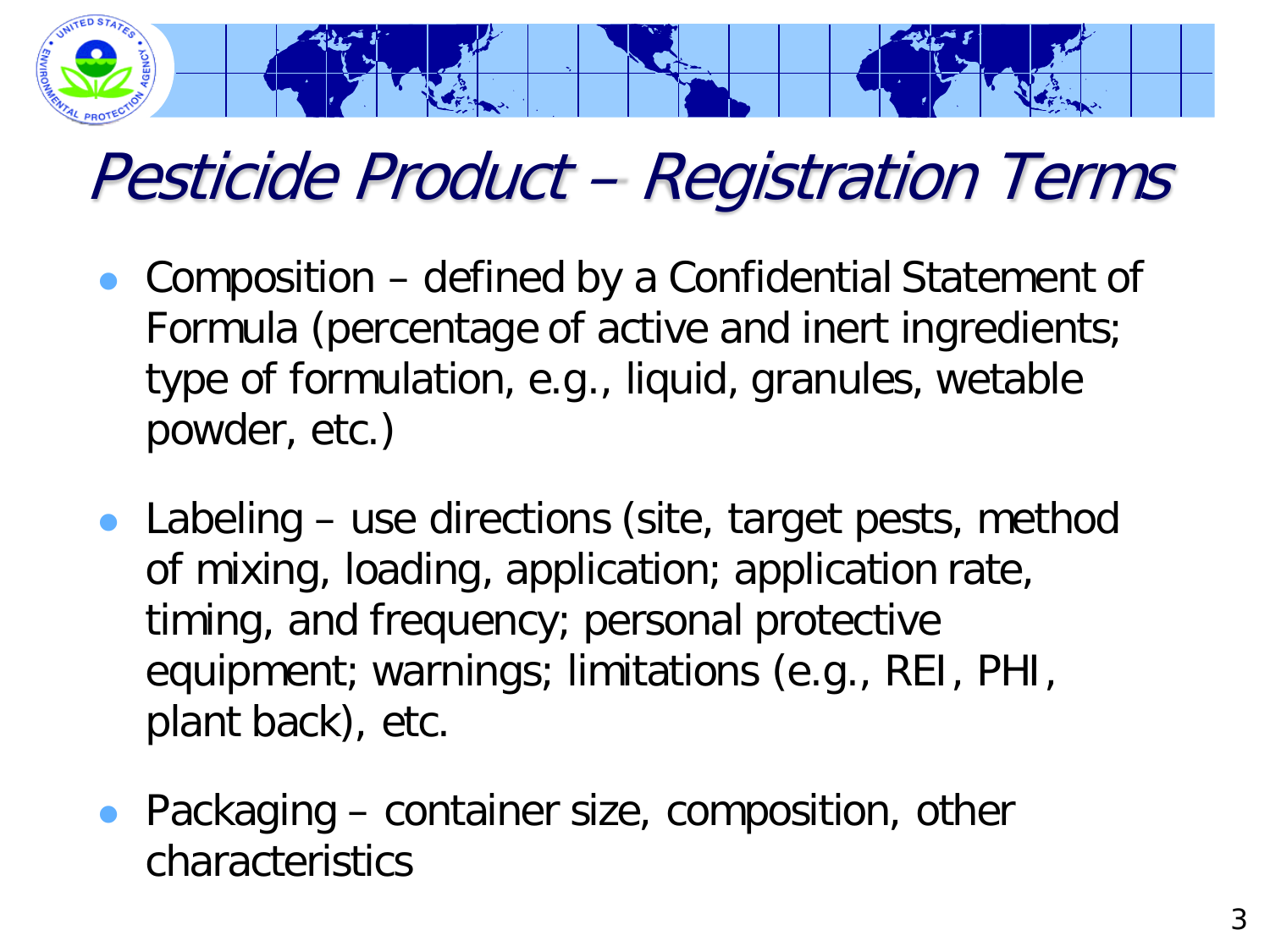

# Statutory Standard

- EPA may register a pesticide if it will not cause "unreasonable adverse effects on the environment"
- This standard is defined in a way that directs EPA to balance the risks of using a pesticide against its benefits
- Risk is a function of toxicity and exposure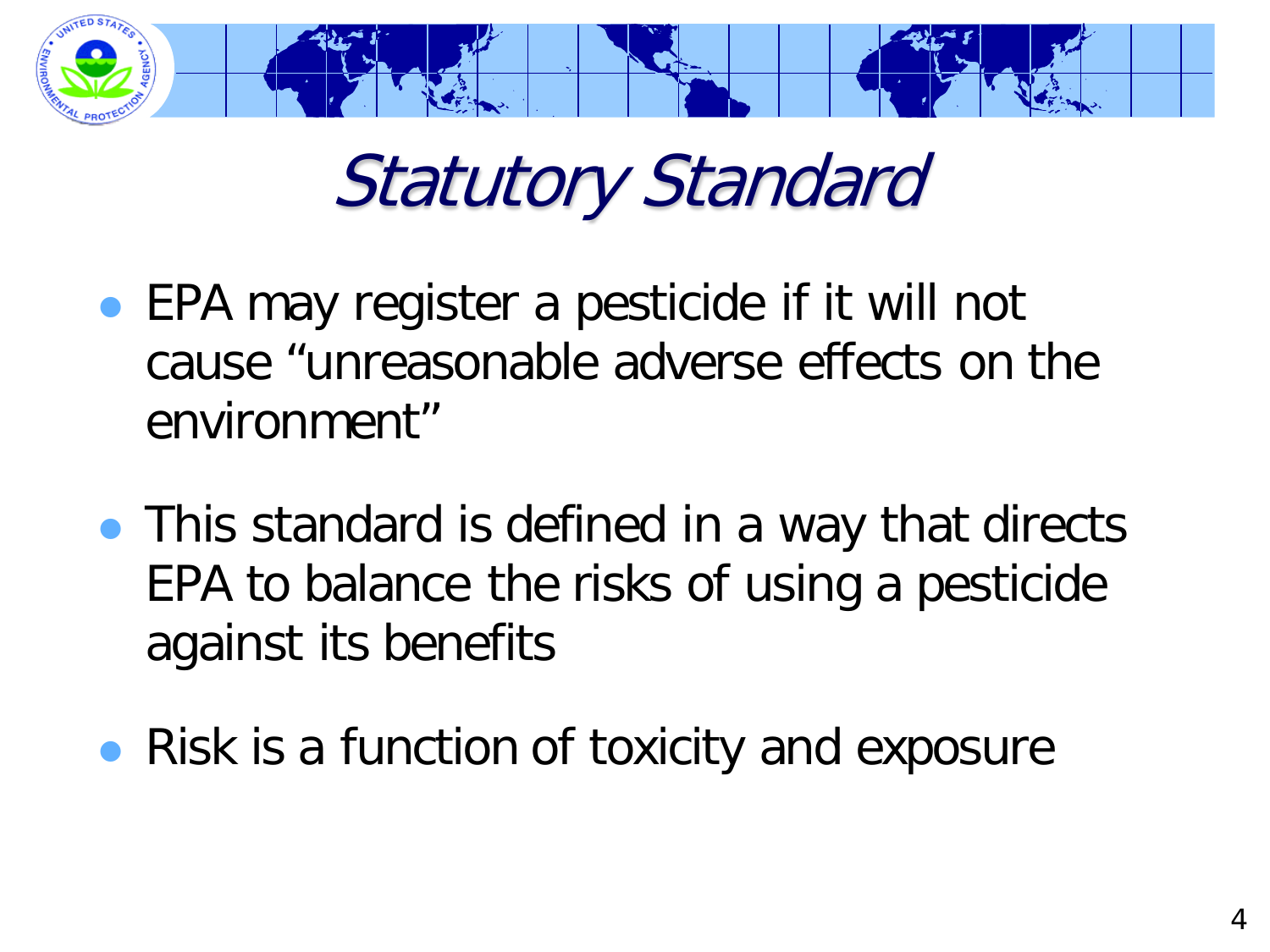

# Types of Risks Considered

- EPA considers a wide range of potential risks – human health and environmental
- For human health, EPA considers occupational, dietary, bystander, residential risks
- Occupational risks includes handlers and workers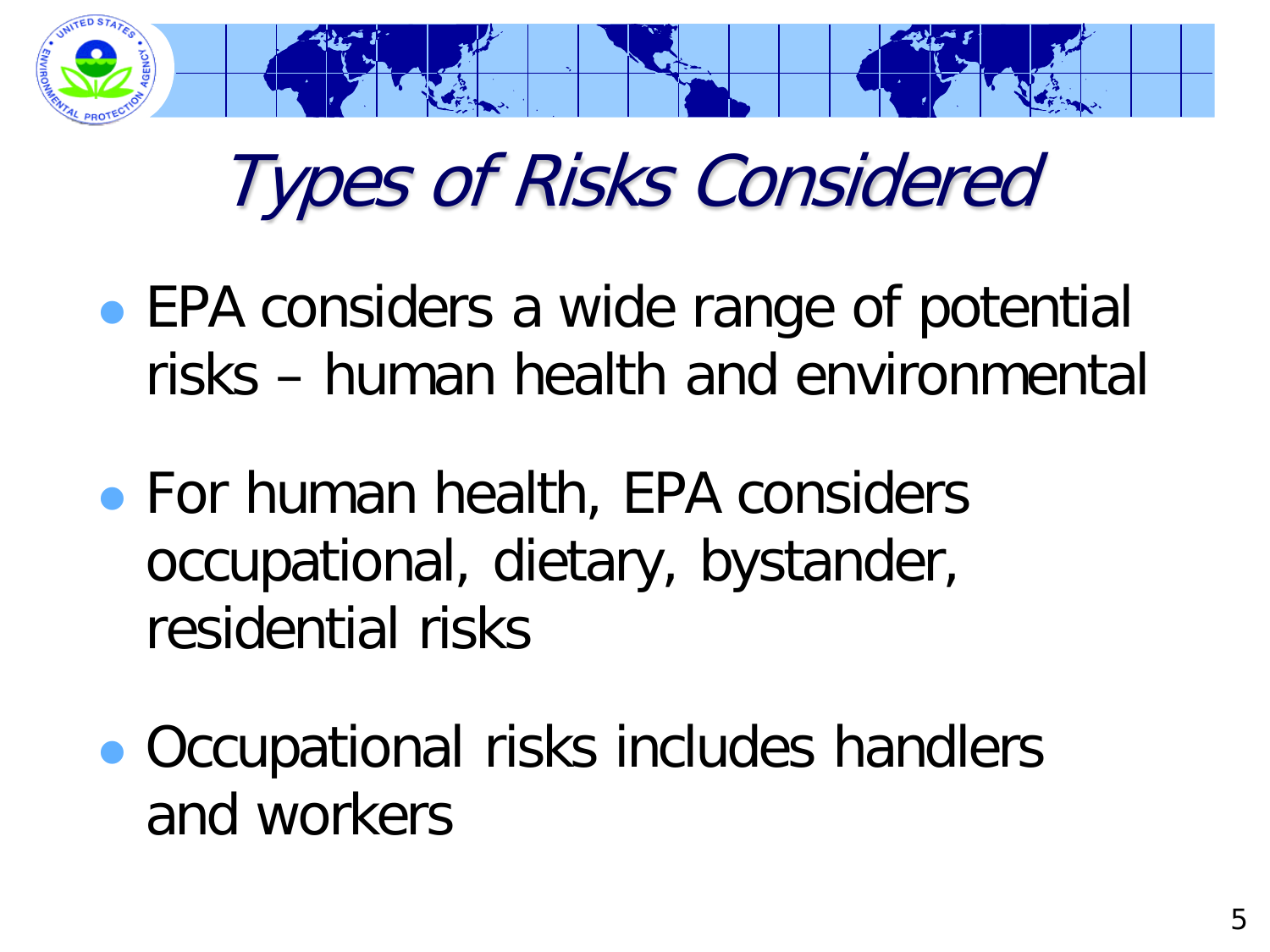

### Handler Exposure

Handler exposure depends on three factors:

- How the particular pesticide is mixed, loaded, and applied – unit exposure for a handling scenario (mg active ingredient / amount of active ingredient handled (AaiH)
- How much of the pesticide is handled AaiH
- The impact of using personal protective equipment (PPE)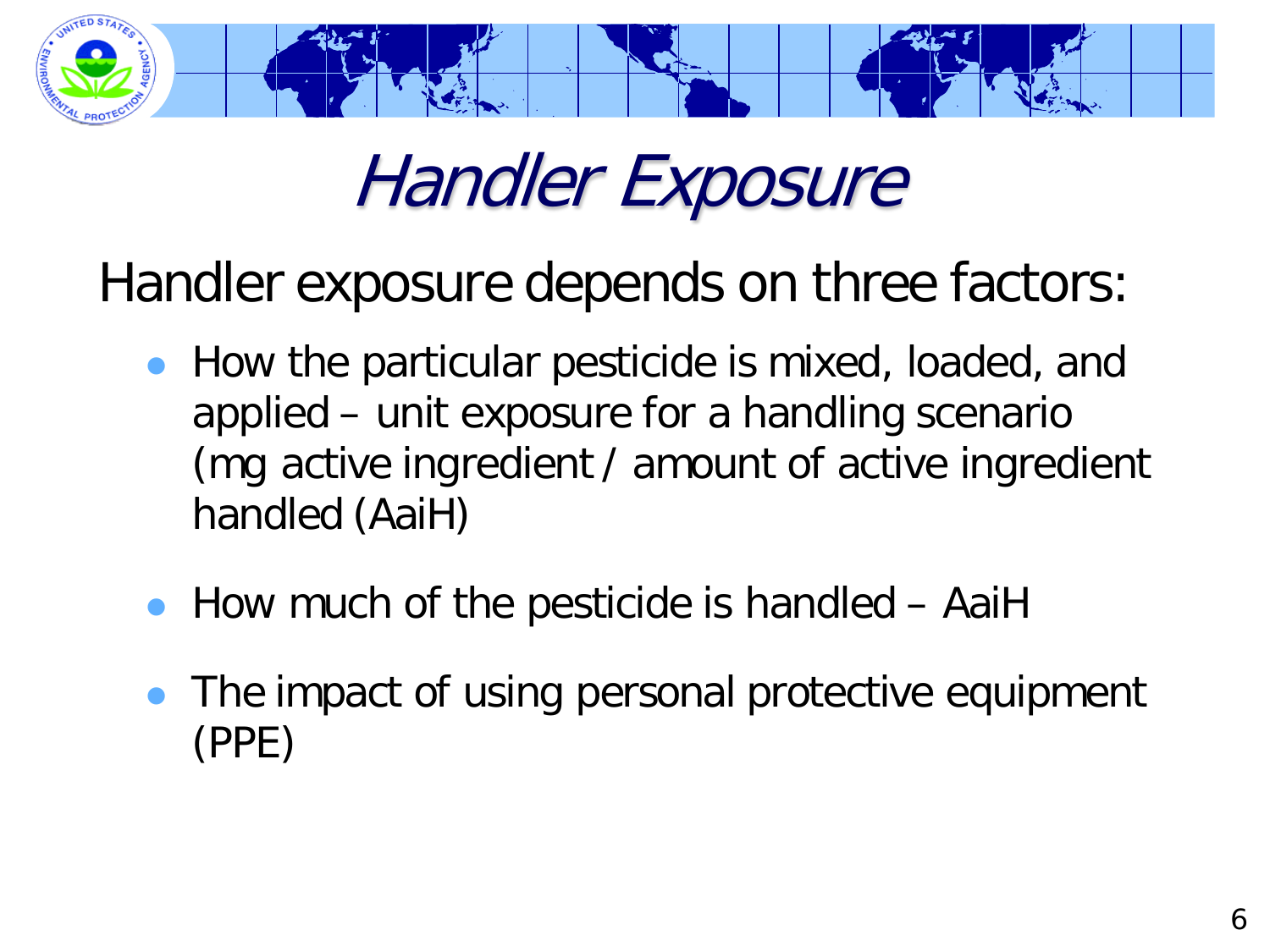

# Data sources for estimating occupational exposure

- Unit exposure studies with surrogate chemicals measuring inhalation & dermal exposure of handlers' body parts, when performing scenario tasks (mg active ingredient/AaiH)
- AaiH data on pesticide product composition, product application rate, and high end quantities handled during a work period
- Impact of PPE studies of protection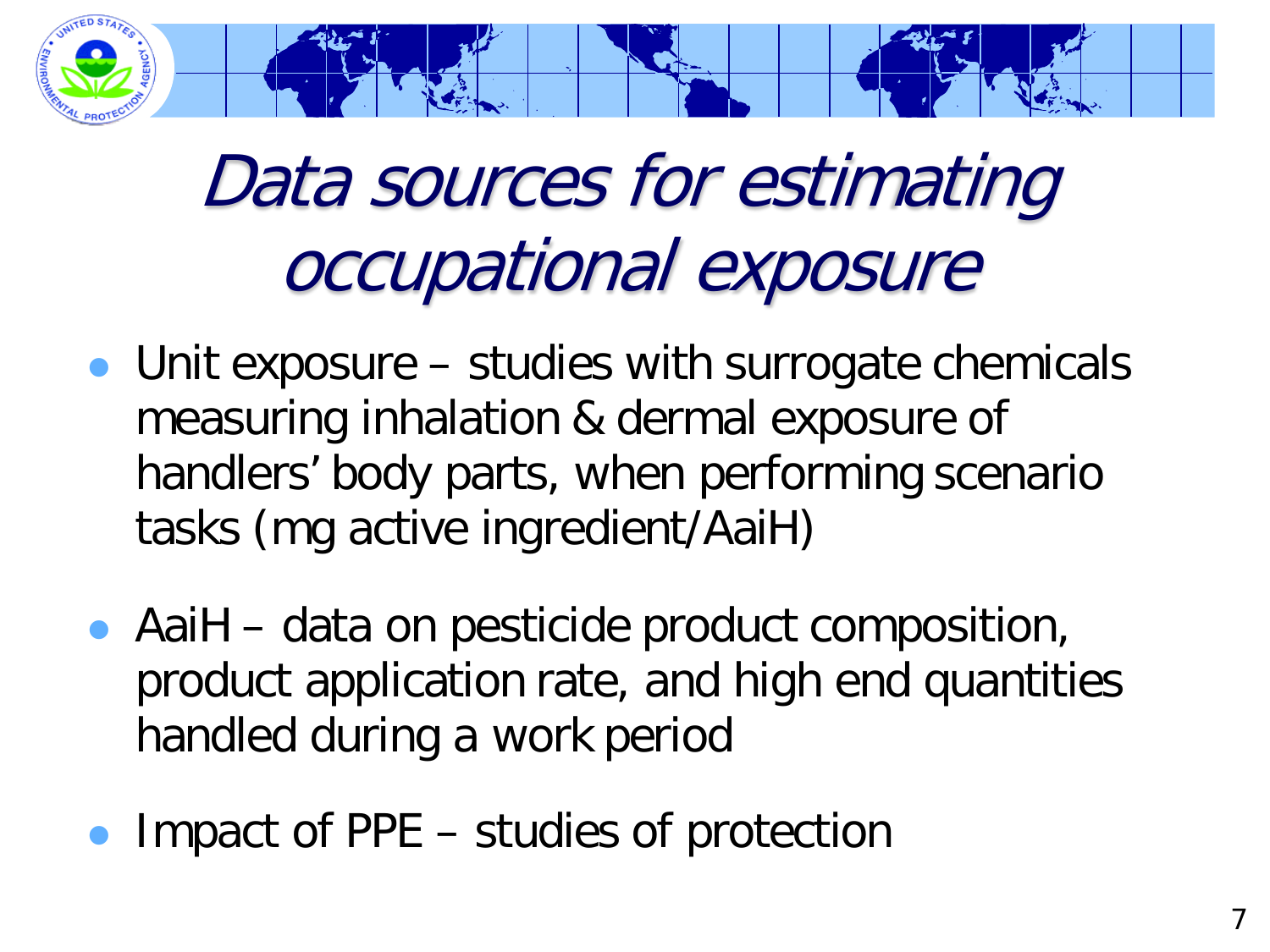

#### Historical Background



Reinart, J.C. and D.J. Severn, 1985; pg 360

"In estimating exposure for a pesticide application from a surrogate study, it has been our experience that the proper (and logical) conversion factors are amounts of pesticide applied for applicators and the quantity of chemical handled by mixer/loaders." (Reinart, J.C. and D.J. Severn, 1985; pg 361)